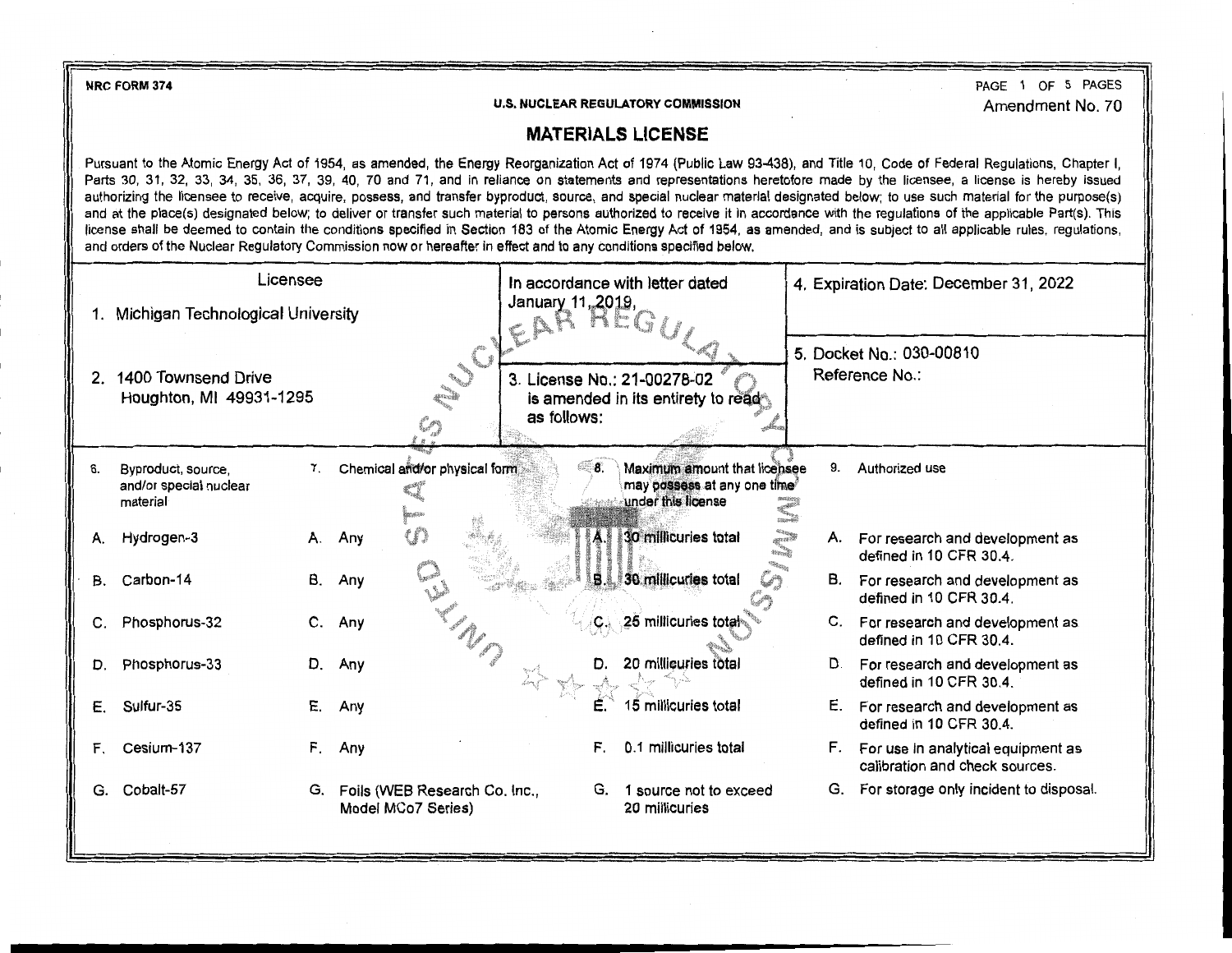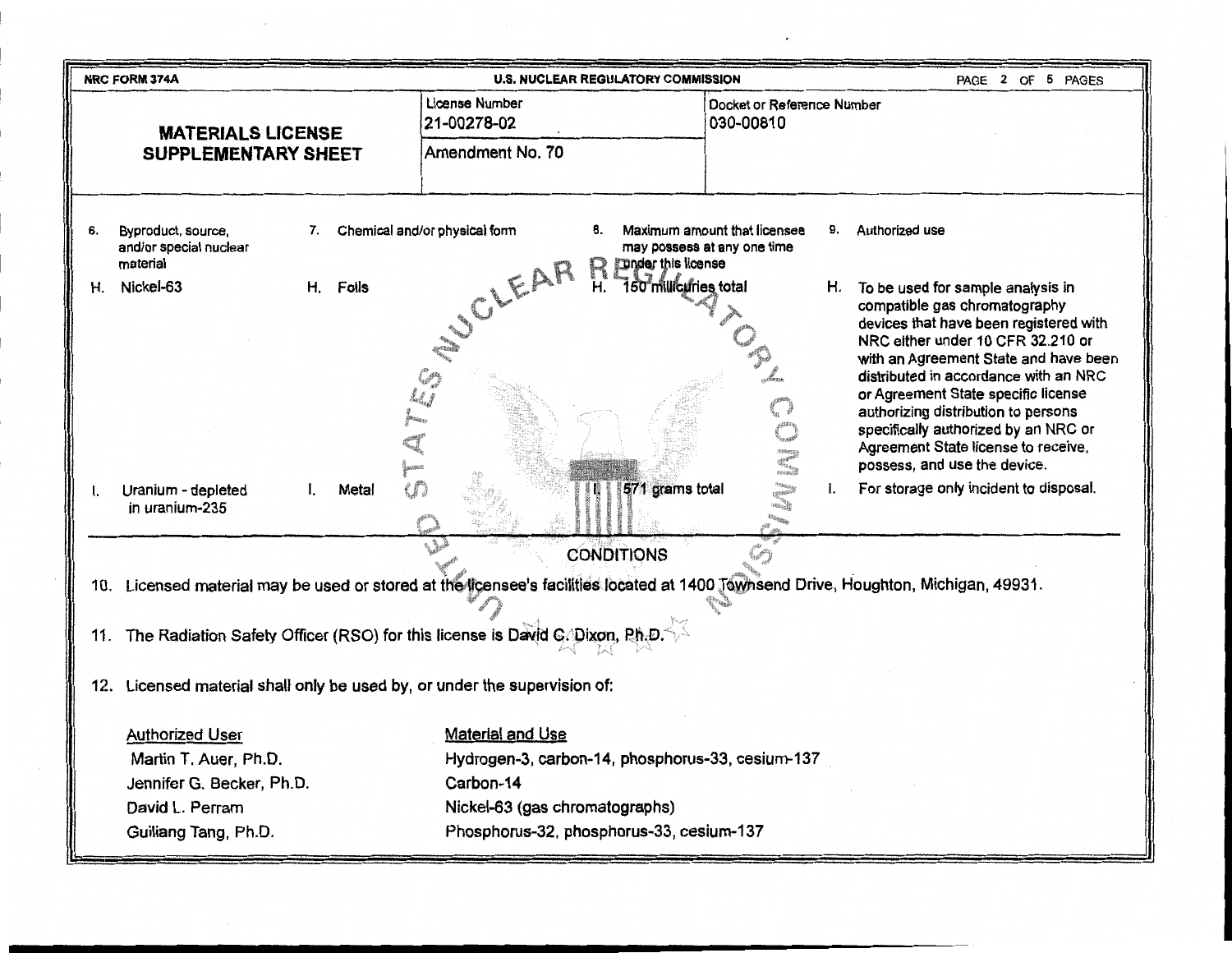|  | <b>NRC FORM 374A</b>                                                                                                                                                                                                                                                                 | <b>U.S. NUCLEAR REGULATORY COMMISSION</b>                                                                                           |                                         | PAGE 3 OF 5 PAGES |  |  |  |
|--|--------------------------------------------------------------------------------------------------------------------------------------------------------------------------------------------------------------------------------------------------------------------------------------|-------------------------------------------------------------------------------------------------------------------------------------|-----------------------------------------|-------------------|--|--|--|
|  | <b>MATERIALS LICENSE</b>                                                                                                                                                                                                                                                             | License Number<br>21-00278-02                                                                                                       | Docket or Reference Number<br>030-00810 |                   |  |  |  |
|  | <b>SUPPLEMENTARY SHEET</b>                                                                                                                                                                                                                                                           | Amendment No. 70                                                                                                                    |                                         |                   |  |  |  |
|  | <b>Authorized User</b>                                                                                                                                                                                                                                                               | Material and Use                                                                                                                    |                                         |                   |  |  |  |
|  | Xiaoqing Tang, Ph.D.                                                                                                                                                                                                                                                                 | Hydrogen-3, carbon-14, phosphorus-32, cesium-137                                                                                    |                                         |                   |  |  |  |
|  | Noel R. Urban, Ph.D.                                                                                                                                                                                                                                                                 | Hydrogen-3, carbon-44, phosphorus-32, phosphorus-33, sulfur-35, cesium-137                                                          |                                         |                   |  |  |  |
|  |                                                                                                                                                                                                                                                                                      |                                                                                                                                     |                                         |                   |  |  |  |
|  | 13. Licensed material shall not be used in or on human beings.                                                                                                                                                                                                                       |                                                                                                                                     |                                         |                   |  |  |  |
|  |                                                                                                                                                                                                                                                                                      |                                                                                                                                     |                                         |                   |  |  |  |
|  | 14. Detector cells containing licensed material shall not be opened or the sources removed from the detector cell by the licensee.                                                                                                                                                   |                                                                                                                                     |                                         |                   |  |  |  |
|  |                                                                                                                                                                                                                                                                                      |                                                                                                                                     |                                         |                   |  |  |  |
|  | 15. Maintenance, repair, cleaning, replacement, and disposal of foils contained in detector cells shall be performed only by the device                                                                                                                                              |                                                                                                                                     |                                         |                   |  |  |  |
|  | manufacturer or other persons specifically authorized by the Commission or an Agreement State to perform such services.                                                                                                                                                              |                                                                                                                                     |                                         |                   |  |  |  |
|  |                                                                                                                                                                                                                                                                                      |                                                                                                                                     |                                         |                   |  |  |  |
|  | 16. Sealed sources containing licensed material shall not be opened by the licensee.                                                                                                                                                                                                 |                                                                                                                                     |                                         |                   |  |  |  |
|  |                                                                                                                                                                                                                                                                                      |                                                                                                                                     |                                         |                   |  |  |  |
|  | 17. A. Sealed sources shall be tested for leakage and/or contamination at intervals not to exceed the intervals specified in the certificate of<br>registration issued by the U.S. Nuclear Regulatory Commission under 10 CFR 32.210 or under equivalent regulations of an Agreement |                                                                                                                                     |                                         |                   |  |  |  |
|  |                                                                                                                                                                                                                                                                                      |                                                                                                                                     |                                         |                   |  |  |  |
|  | State.                                                                                                                                                                                                                                                                               |                                                                                                                                     |                                         |                   |  |  |  |
|  | B. In the absence of a certificate from a transferor indicating that a leak test has been made, within the intervals specified in the certificate                                                                                                                                    |                                                                                                                                     |                                         |                   |  |  |  |
|  | of registration issued by the U.S. Nuclear Regulatory Commission under 10 CFR 32.210 or under equivalent regulations of an<br>Agreement State, prior to the transfer, a sealed source received from another person shall not be put into use until tested and the test               |                                                                                                                                     |                                         |                   |  |  |  |
|  | results received.                                                                                                                                                                                                                                                                    |                                                                                                                                     |                                         |                   |  |  |  |
|  | C. Sealed sources need not be leak tested if they contain only hydrogen-3; or they contain only a radioactive gas; or the half-life of the<br>microcuries of alpha emitting material.                                                                                                | isotope is 30 days or less; or they contain no more than 100 microcuries of beta and/or gamma emitting material or not more than 10 |                                         |                   |  |  |  |
|  |                                                                                                                                                                                                                                                                                      |                                                                                                                                     |                                         |                   |  |  |  |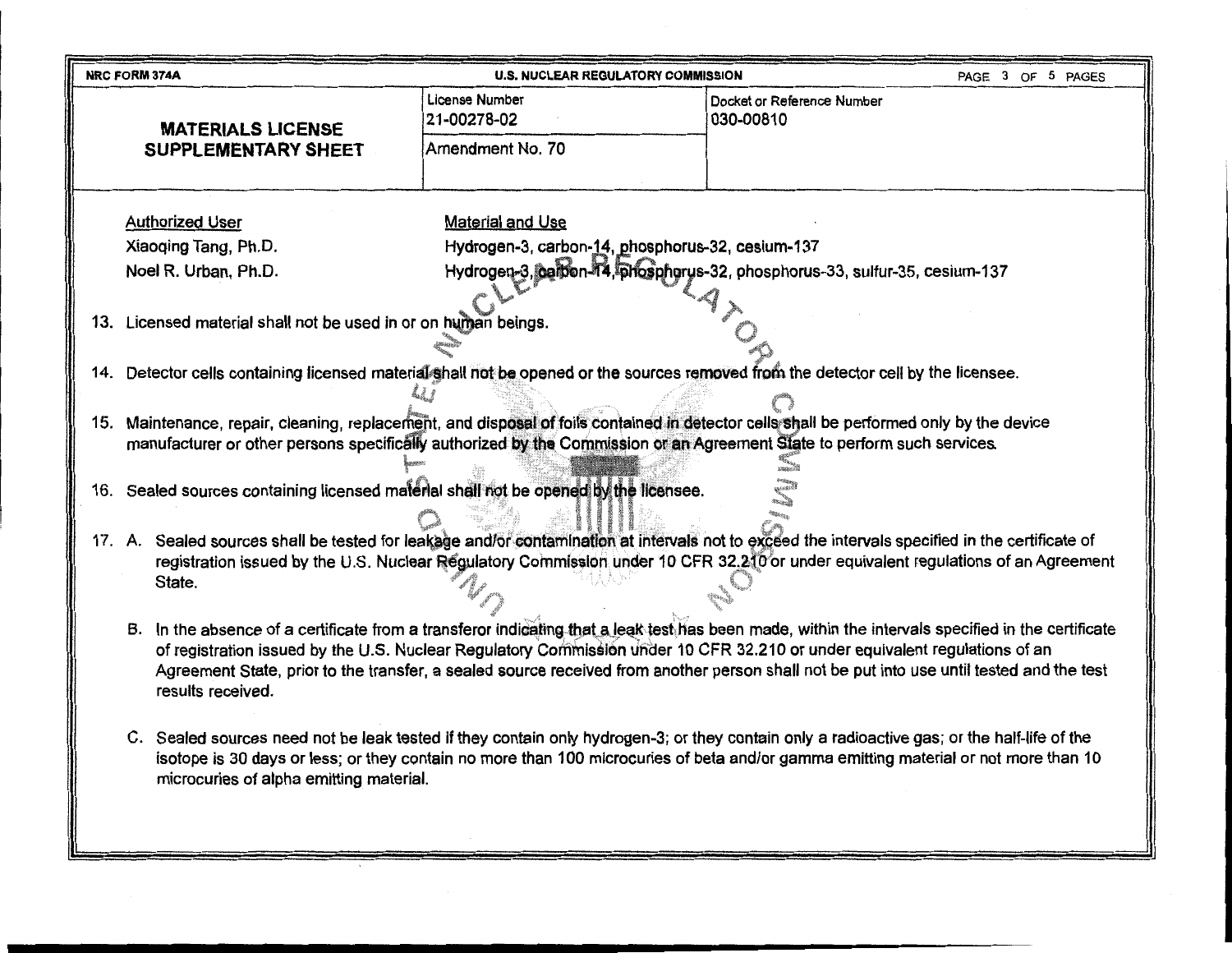| NRC FORM 374A                                                                                                                                                                                                                                                                                                                                                                                                                                                                                                                                                                                                                                                                                                                                                                                                                                                                                                                                                                                                                                                                                                                                                                                                                                                                                                                                                                                                                  | <b>U.S. NUCLEAR REGULATORY COMMISSION</b>                                                                                                                                                                                                                                                                                                                                                                                                                                                                                                                                                                                                                                                                                                                                                                                                                                                                                     |                                         | PAGE 4 OF 5 PAGES |
|--------------------------------------------------------------------------------------------------------------------------------------------------------------------------------------------------------------------------------------------------------------------------------------------------------------------------------------------------------------------------------------------------------------------------------------------------------------------------------------------------------------------------------------------------------------------------------------------------------------------------------------------------------------------------------------------------------------------------------------------------------------------------------------------------------------------------------------------------------------------------------------------------------------------------------------------------------------------------------------------------------------------------------------------------------------------------------------------------------------------------------------------------------------------------------------------------------------------------------------------------------------------------------------------------------------------------------------------------------------------------------------------------------------------------------|-------------------------------------------------------------------------------------------------------------------------------------------------------------------------------------------------------------------------------------------------------------------------------------------------------------------------------------------------------------------------------------------------------------------------------------------------------------------------------------------------------------------------------------------------------------------------------------------------------------------------------------------------------------------------------------------------------------------------------------------------------------------------------------------------------------------------------------------------------------------------------------------------------------------------------|-----------------------------------------|-------------------|
| <b>MATERIALS LICENSE</b>                                                                                                                                                                                                                                                                                                                                                                                                                                                                                                                                                                                                                                                                                                                                                                                                                                                                                                                                                                                                                                                                                                                                                                                                                                                                                                                                                                                                       | License Number<br>21-00278-02                                                                                                                                                                                                                                                                                                                                                                                                                                                                                                                                                                                                                                                                                                                                                                                                                                                                                                 | Docket or Reference Number<br>030-00810 |                   |
| <b>SUPPLEMENTARY SHEET</b>                                                                                                                                                                                                                                                                                                                                                                                                                                                                                                                                                                                                                                                                                                                                                                                                                                                                                                                                                                                                                                                                                                                                                                                                                                                                                                                                                                                                     | Amendment No. 70                                                                                                                                                                                                                                                                                                                                                                                                                                                                                                                                                                                                                                                                                                                                                                                                                                                                                                              |                                         |                   |
| D. Sealed sources need not be tested if they are in storage, and are not being used. However, when they are removed from storage for<br>E. The leak test shall be capable of detecting the presence of 0.005 microcurie (185 becquerels) of radioactive material on the test sample.<br>F. Tests for leakage and/or contamination, limited to leak test sample collection, shall be performed by the licensee or by other persons<br>G. Records of leak test results shall be kept in units of microcuries and shall be maintained for three years.<br>The licensee shall conduct a physical inventory every six months, or at other intervals approved by the U.S. Nuclear Regulatory<br>18.<br>Commission, to account for all sources and/or devices received and possessed under the license. Records of inventories shall be<br>maintained for three years from the date of each inventory, and shall include the radionuclides, quantities, manufacturer's name and model<br>numbers, and the date of the inventory.<br>19. The licensee is authorized to hold radioactive material with a physical half-life of less than or equal to 120 days for decay-in-storage before<br>disposal in ordinary trash, provided:<br>A. Before disposal as ordinary trash, the waste shall be surveyed at the container surface with the appropriate survey instrument set on its<br>radiation labels shall be removed or obliterated. | use or transferred to another person, and have not been tested within the required leak test interval, they shall be tested before use or<br>transfer. No sealed source shall be stored for a period of more than 10 years without being tested for leakage and/or contamination.<br>If the test reveals the presence of 0.005 microcurie (185 becquerels) or more of removable contamination, a report shall be filed with the<br>U.S. Nuclear Regulatory Commission in accordance with 10 CFR 30.50(c)(2), and the source shall be removed immediately from service<br>and decontaminated, repaired, or disposed of in accordance with Commission regulations.<br>specifically licensed by the U.S. Nuclear Regulatory Commission or an Agreement State to perform such services.<br>most sensitive scale and with no interposed shielding to determine that its radioactivity cannot be distinguished from background. All |                                         |                   |